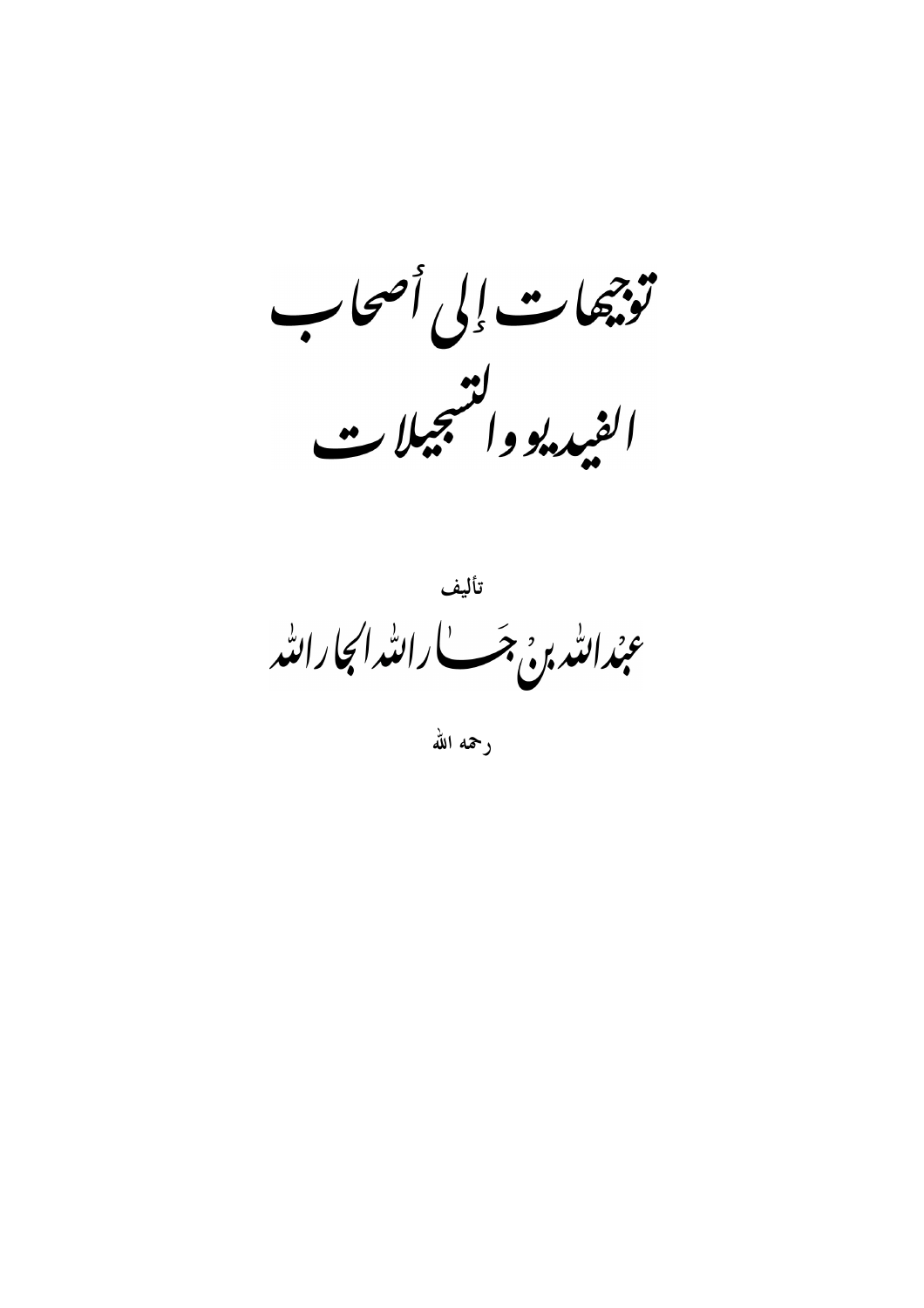

سورة لقمان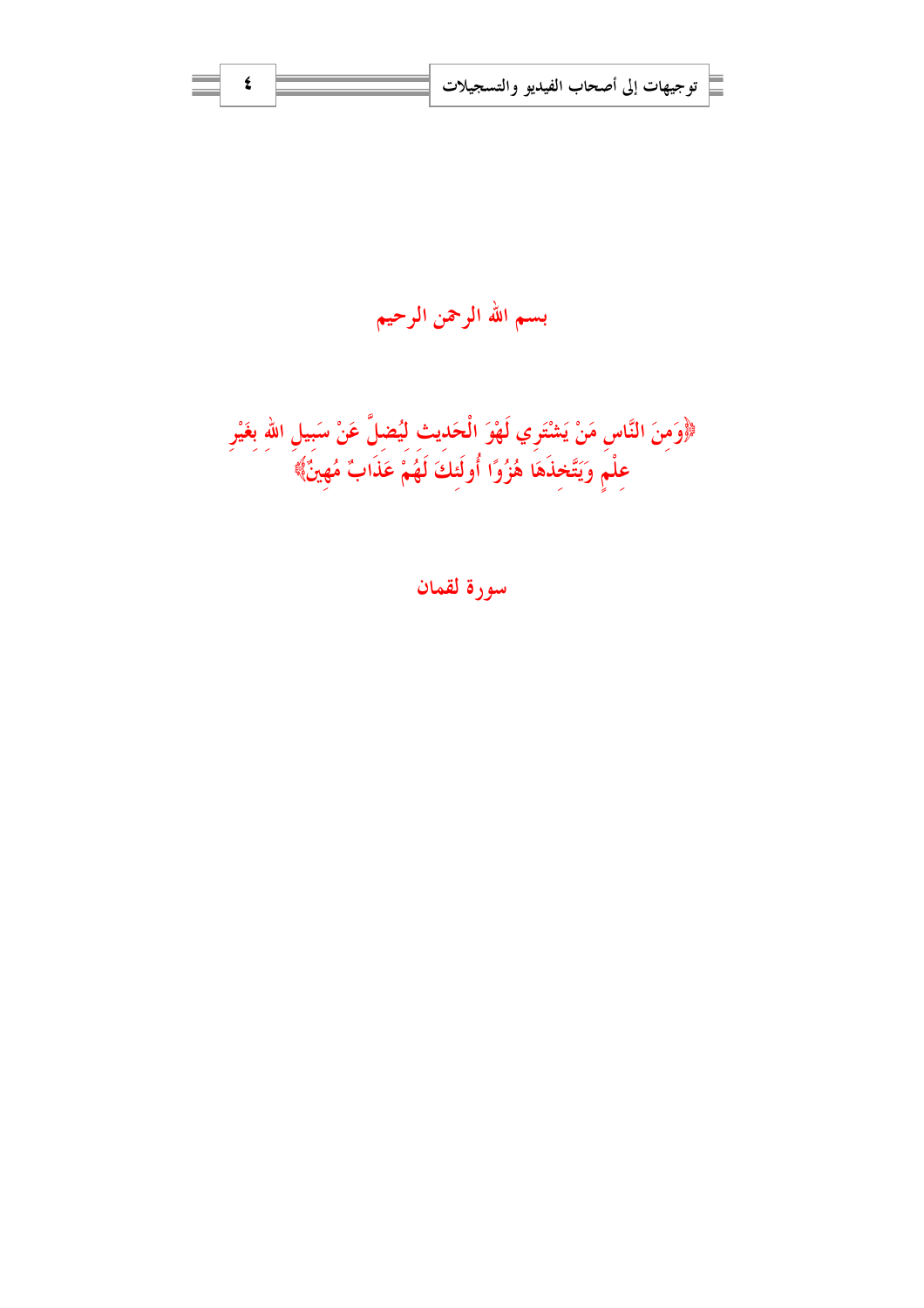بسم الله الرحمن الرحيم الحمد لله والصلاة والسلام على رسول الله نبينا محمد وعلى آله وصحبه ومن اهتدى بهداه، وبعد:

أيها الإخوة الكرام نسأل الله تعالى أن يحفظم بالإسلام، وأن يمدكم بتوفيقه، وأن يجعلكم من سعداء الدنيا والآخرة، وأن يسبغ عليكم نعمه ظاهرة وباطنة وأن يعينكم على ذكره وشكره وحسن عبادته.

أيها الإخوة الكرام تعلمون أننا مخلوقون لعبادة الله وتوحيده وطاعته وموعودون على ذلك سعادة الدنيا والآخرة، ومنهيون عن معصية الله ورسوله، ومتوعدون على ذلك بأليم العذاب. كما تعلمون أن الحلال ما أحله الله ورسوله، والحرام ما حرمه الله ورسوله، وأن الله أحل لنا الطيبات النافعة وحرم علينا الخبائث الضارة لأجسامنا وصحتنا وعقولنا واموالنا رحمة بنا وإحساناً إلينا فلله الحمد والشكر والثناء على ذلك، ونسأله تعالى أن يكفينا بحلاله عن حرامه، وبطاعته عن معصيته، وبفضله عبن سواه.

لما تقدم نذكركم بالمهمات الآتية ونأمل منكم مراعاتما والتمشي بموجبها وأن تكونوا عند حسن الظن بكم شاكرين لكم ذلك:

١ – تحقيق شهادة أن لا إله إلا الله وأن محمداً رسول الله بمحبة الله ورسوله وامتثال ما أمر الله به ورسوله، والانتهاء عما فمي الله عنه ورسوله، لتفوزوا بسعادة الدنيا والآخرة، قال تعالى: ﴿وَمَنْ يُطعِ اللَّهَ وَرَسُولَهُ فَقَدْ فَازَ فَوْزًا عَظيمًا﴾ (`).

(١) سورة الأحزاب آية ٧١.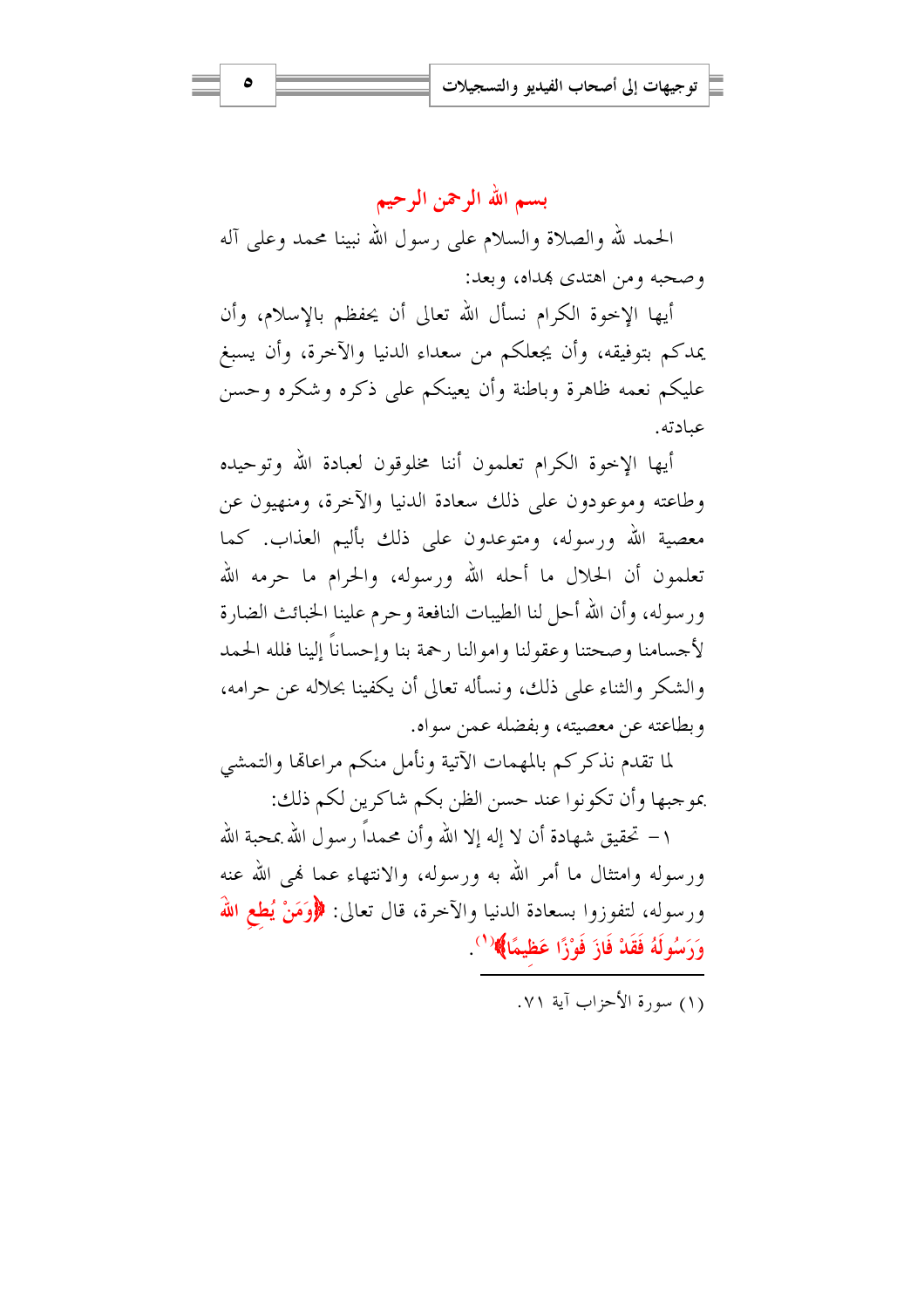٢– المحافظة على الصلوات الخمس في أوقاقما مع الجماعة في المساجد فهي شعار المسلم وعماد الدين والصلة برب العالمين والفارقة بين الإسلام والكفر، وهي واجبة على كل مسلم بالغ عاقل غير المرأة الحائض والنفساء وتحب على كل حال في الصحة والمرض والإقامة والسفر والأمن والخوف على قدر الاستطاعة وهي تكفر الذنوب والآثام وتنهى عن الفحشاء والمنكر وتوحب دحول الجنة والنجاة من النار، قال تعالى: ﴿وَالَّذِينَ هُمْ عَلَى صَلاتهِمْ يُحَافِظُونَ \* أُولَئِكَ في جَنَّات مُكْرَمُو نَ﴾( ْ )

جعلنا الله وإياكم منهم بمنّه وكرمه.

٣- عدم الاختلاط بالنساء والخلوة هن لأفمن عورة وفتنة، قال صلى الله عليه وسلم: «ما توكت بعدي فتنة هي أضو على الرجال من النساء» متفق عليه.

٤ – غض البصر عن النساء امتثالاً لأمر الله القائل: ﴿قُلْ لِلْمُؤْمِنِينَ يَغْضُوا منْ أَبْصَارِهِمْ وَيَحْفَظُوا فُرُوجَهُمْ ذَلكَ أَزْكَى لَهُمْ إِنَّ اللَّهَ خَبِيرٌ بِمَا يَصْنَعُو نَ﴾ (`)

٥- عدم رفع الأصوات وإيذاء الناس ها ومضايقتهم ها.

٦- الابتعاد عن عادة التدحين الضار بالصحة والمال والبدن والمحتمع والدين والدنيا والآحرة فهو من جملة الخبائث المحرمة بنص القرآن، قال تعالى في وصف نبينا محمد صلى الله عليه وسلم ﴿وَيُحلَّ

> (۱) سورة المعارج آية ٣٤ – ٣٥. (٢) سورة النور آية ٣٠.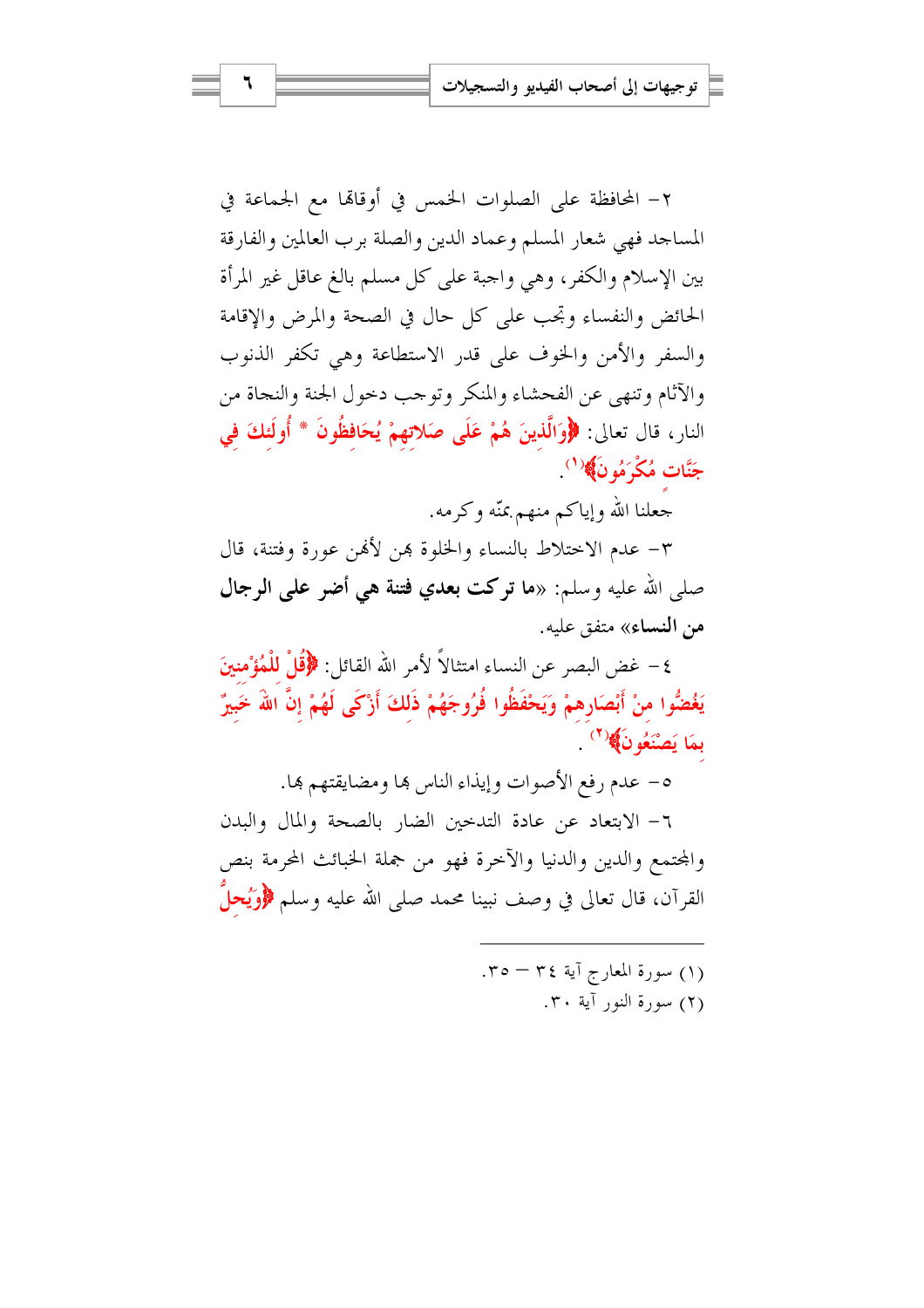لَهُمُ الطَّيِّبَاتِ وَيُحَرِّمُ عَلَيْهِمُ الْخَبَائِثَ﴾ `` .

٧– الحرص على اكتساب المال الحلال والبعد عن الحرام لتكن أعمالكم مقبولة ودعاؤكم مستجاباً فإن من يأكل الحرام لا يستجاب له دعاء وا لكسب الحرام إن تصدق منه صاحبه لم تقبل صدقته وإن أنفق منه لم يبارك له فيه وإن تركه خلف ظهره كان زاده إلى النار وكل لحم نبت من سحت فالنار أولى به.

٨– فعل جميع الواجبات وترك جميع المحرمات طاعة لله ورسوله، و رجاء لثواب الله و حوفاً من عقابه.

٩- عدم استيراد أو تسجيل أو تأجير أو بيع الأشياء الضارة بالمحتمع في دينهم ودنياهم وأحلاقهم كالأغابي الماجنة والأفلام الخليعة العارية وأغاني الحب والغرام التي هي من وسائل ارتكاب جريمة الزنا فإن الدال على الخير كفاعله، والدال على الشر كفاعله.

العناية بما خلقنا جميعاً من أحله وهو عبادة الله وحده لا شريك له ومراقبته وتقواه في السر والعلانية والاستقامة على دينه وطاعته ما دمنا أحياء حيّ نموت عملاً بقوله تعالى: ﴿وَاعْبُلْ رَبَّكَ حَتَّى يَأْتِيَكَ الْيَقِنُ﴾(٢)

أي حتى تموت وقال صلى الله عليه وسلم « قل آمنت بالله ثم استقم » وقال تعالى: ﴿إِنَّ الَّذِينَ قَالُوا رَبُّنَا اللَّهُ ثُمَّ اسْتَقَامُوا فَلا خَوْفٌ عَلَيْهِمْ وَلا هُمْ يَحْزَنُونَ \* أُولَئكَ أَصْحَابُ الْجَنَّة خَالدينَ فيهَا جَزَاءً

- (١) سورة الأعراف آبة ١٥٧.
	- (٢) سورة الحجر آية ٩٩.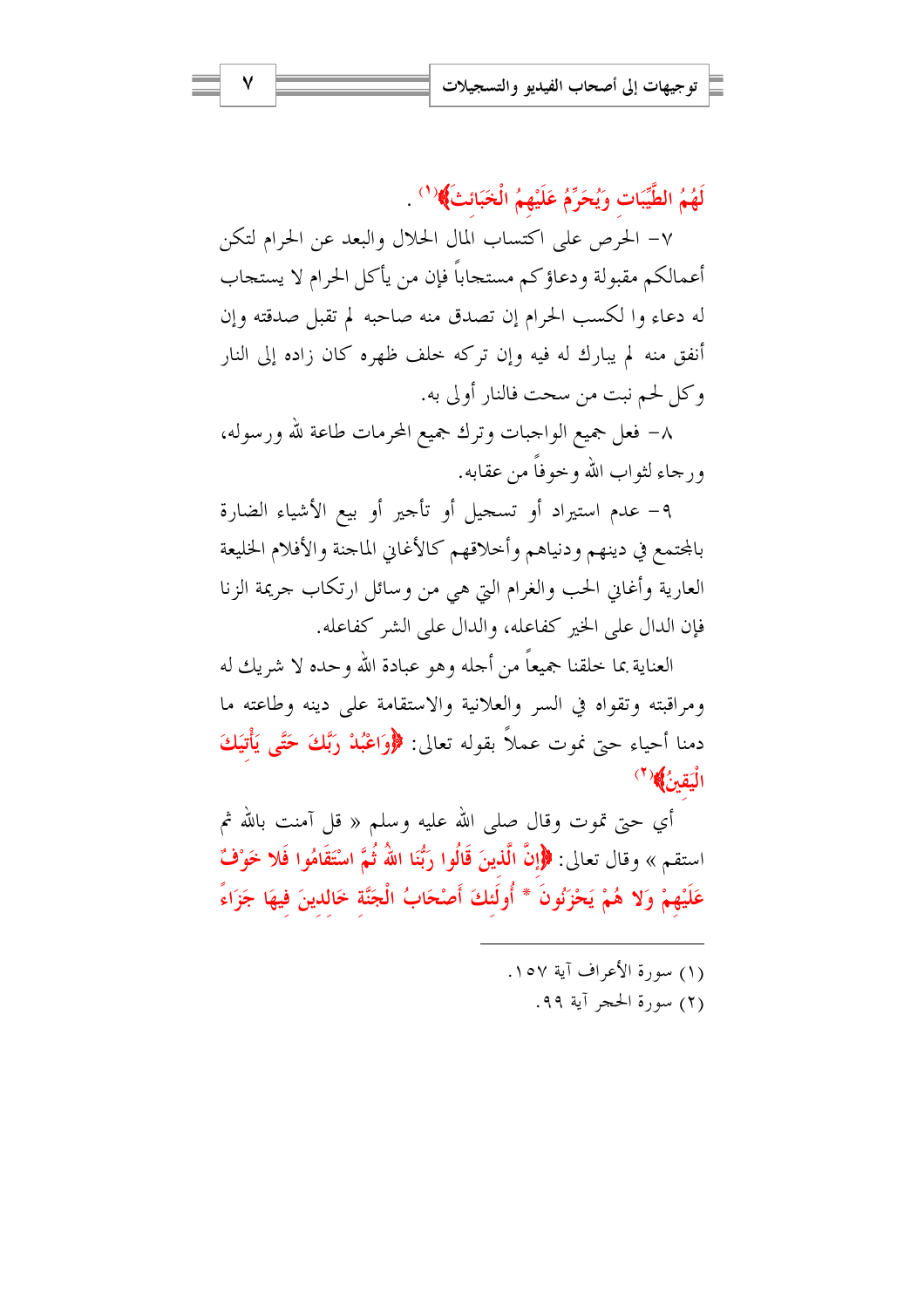بِمَا كَانُوا يَعْمَلُونَ﴾(<sup>(١)</sup> . جعلنا الله وإياكم منهم بمنّه وكرمه. ١٠– التوبة إلى الله تعالى في جميع الأوقات من جميع الذنوب والسيئات، قبل نزول الموت وانقطاع العمل ودوام الحسرات، فإن الله تعالى يتوب على من تاب والتائب من الذنب كمن لا ذنب له. قال تعالى: ﴿وَتُوبُوا إِلَى الله جَميعًا أَيُّهَا الْمُؤْمِنُونَ لَعَلَّكُمْ تُفْلحُونَ﴾(`' .

اللهم تب علينا واغفر لنا إنك أنت التواب الغفور الرحيم يا حي يا قيوم يا ذا الجلال والإكرام وصلى الله على سيدنا محمد وعلى آله وصحبه أجمعين.

> (٤) سورة الأحقاف آية ١٣ - ١٤. (٥) سورة النور آية ٣١.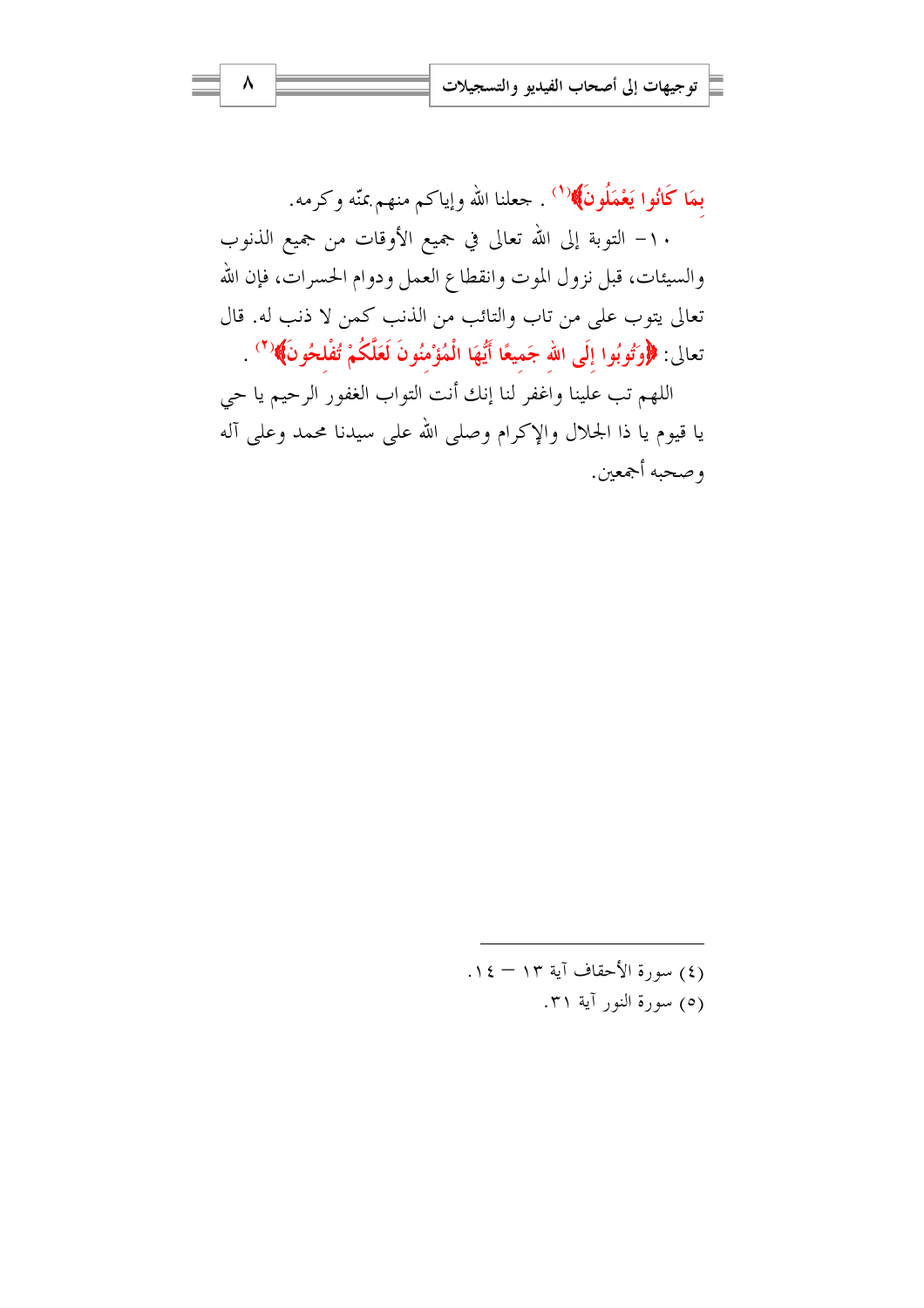حكم الغناء في الإسلام الحمد لله والصلاة والسلام على رسول الله وعلى آله وصحبه ومن والاه وبعد.

١- قال الله تعالى: ﴿وَمنَ النَّاسِ مَنْ يَشْتَرِي لَهْوَ الْحَديثِ **لْيُضلَّ عَنْ سَبِيلِ الله بغَيْرِ علْمِ﴾ (<sup>١</sup>) فسر لهو الحديث بالغناء.** 

٢– وروي عنه صلى الله عليه وسلم أنه قال: « من قعد إلى قينة (مغنية) يسمع صب في أذنيه الآنك (الرصاص المذاب) » رواه محمد بن يجيي الهمداين.

٣- وقال: «ليكونن من أمتى أقوام يستحلون الحر والحرير والخمر والمعازف» (الحر: الزنا، والمعازف: آلات اللهو) رواه البخاري في صحيحه.

٤- وقال أبو بكر الصديق: الغناء والعزف مزمار الشيطان. ٥- وقال القاسم بن محمد بن أبي بكر: الغناء باطل والباطل في النا, .

٦- وقال عمر بن عبد العزيز: الغناء بدؤه من الشيطان وعاقبته سخط الرحمن.

٧- وقال الإمام مالك بن أنس: الغناء إنما يفعله الفساق عندنا.

٨- وقال الإمام الشافعي: الغناء لهو مكروه يشبه الباطل والمحال.

(١) سورة لقمان آية ٦.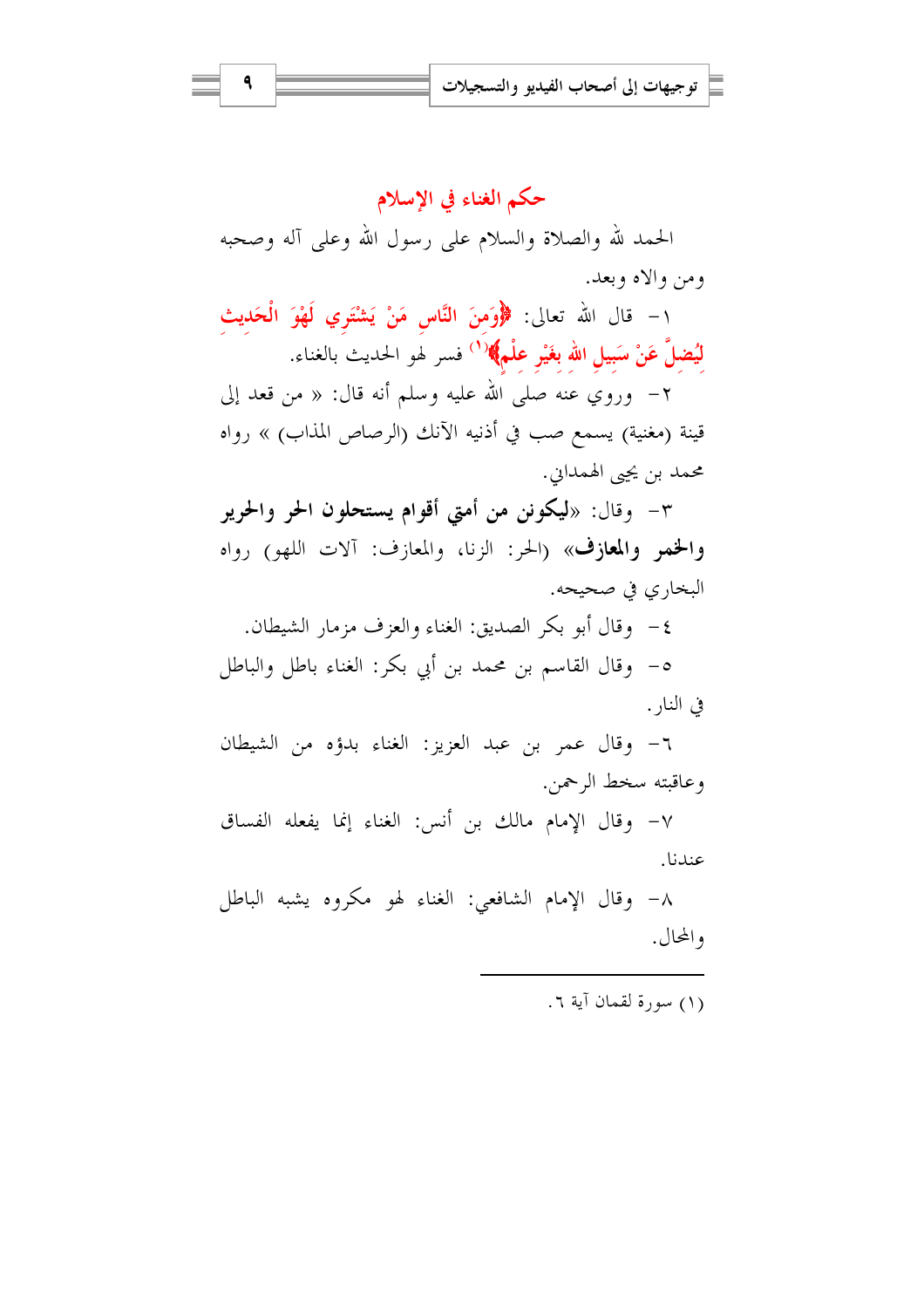٩- وقال الإمام أحمد: الغناء ينبت النفاق في القلب فلا يعجبني.

١٠-وقال أصحاب الإمام أبي حنيفة: استماع الأغابي فسق والتلذذ بها كفر .

١١-وقال الإمام القرطبي: الغناء ممنوع بالكتاب والسنَّة. ١٢-وقال الإمام ابن الصلاح: الغناء مع آلة الإجماعُ على تحريمه.

أخي المسلم تعلم أن أكثر الناس اليوم قد استحلوا ما حرم الله عليهم من الغناء واستماعه واعتاضوا به عن استماع القرآن الكريم وبذلك يعرضون أنفسهم للعقوبة والعذاب الأليم ومن تاب تاب الله عليه وهو التواب الرحيم. وقد قال العلماء: إن تأثير الغناء في القلب والإيمان كتأثير السم في الأبدان عافانا الله والمسلمين من ذلك، وهو حسبنا ونعم الوكيل.

ملاحظة: انظر هذه الأقوال بأدلتها وغيرها من الأدلة على تحريم الغناء وآلات اللهو واستماعه في إغاثة اللهفان من مصائد الشيطان، الغناء والعزف حرام، لأبي بكر الجزائري.

۱.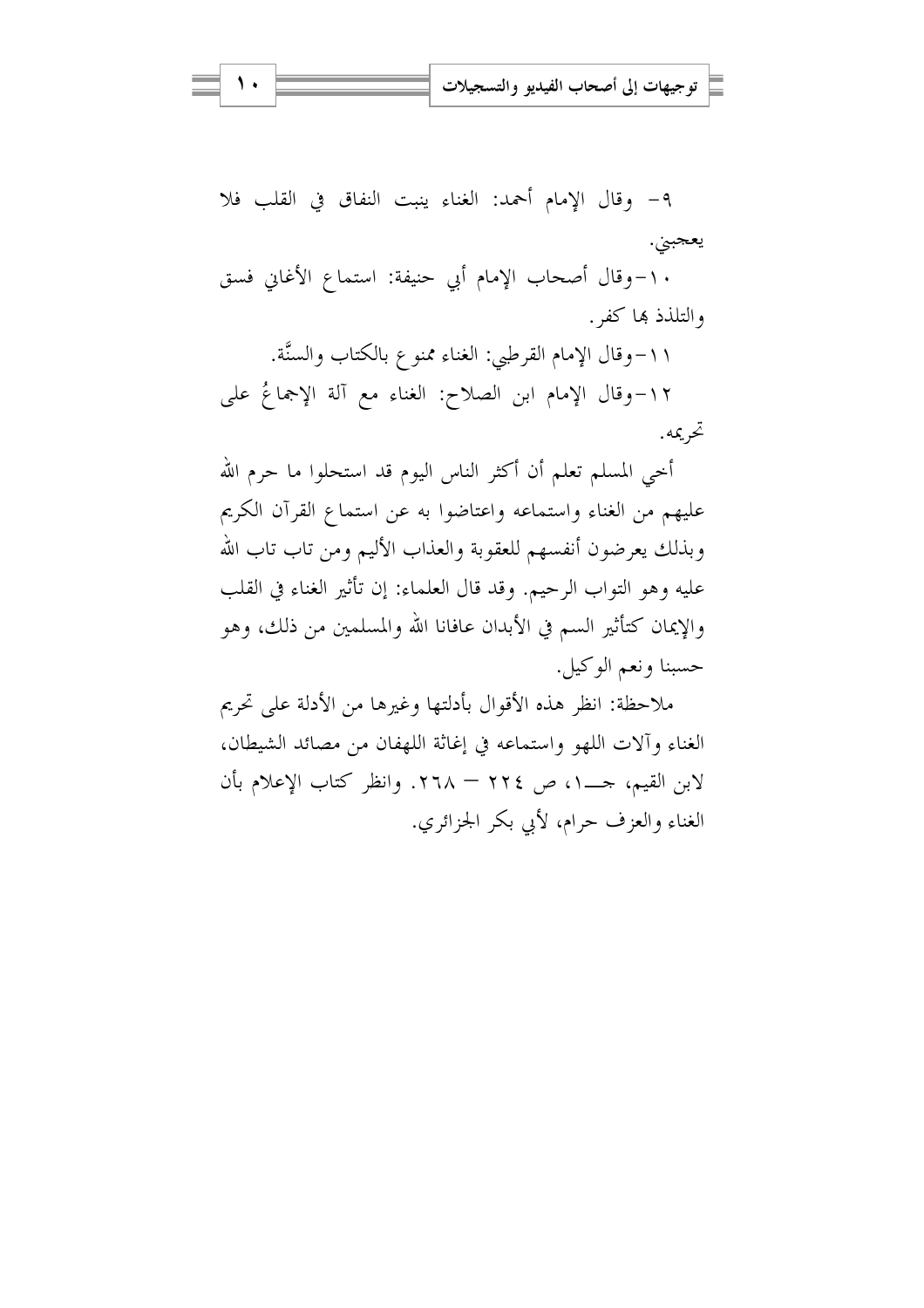حكم بيع الأغابي وشرائها وتأجيرها قال الله تعالى: ﴿وَمِنَ النَّاسِ مَنْ يَشْتَرِي لَهْوَ الْحَديثِ لَيُضلَّ عَنْ سَبِيلِ اللهِ بغَيْرِ عِلْمٍ وَيَتَّخذَهَا هُزُوًا أُولَئكَ لَهُمْ عَذَابٌ مُهِينٌ﴾ ( ' ) – قال القرطبي في تفسيره [لهو الحديث] الغناء في قول ابن

مسعود وابن عباس وغيرهما وهو ممنوع بالكتاب والسنَّة.

– إلى أن قال وإذا ثبت أن هذا الأمر (يعني الغناء) لا يجوز فأخذ الأجرة عليه لا تجوز<sup>(٢)</sup>.

– وقال في الإقناع الشرط الثالث من شروط الإجارة أن تكون المنفعة مباحة فلا تصح الإجارة على الزنا والزمر والغناء ولا إجارة كاتب يكتب ذلك لألها محرمة<sup>(٣)</sup>.

– وقال ابن عبد البر المالكي: من المكاسب المحتمع على تحريمها الربا ومهور البغاء والسحت والرشاوي وأحذ الأجرة على النياحة والغناء وعلى الكهانة وادّعاء الغيب وأحبار السماء وعلى الزمر واللعب والباطل كله<sup>(٤)</sup>.

– وقال ابن القيم في حكم الإسلام في الغناء قال الشيخ أبو إسحاق من أصحاب الشافعي في التنبيه، ولا تصح (يعني الإحارة) على منفعة محرمة كالغناء والزمر وحمل الخمر و لم يذكر فيه حلافاً. 

> (١) سورة لقمان الآية ٦. (٢) انظر تفسير القرطبي، حـــ٤١ ص ٥١ – ٥٦. (٣) الإقناع في فقه الإمام أحمد، جـــ٢ ص ٢٩٠. (٤) انظر كتاب الكافي لابن عبد البر، حــــ١ ص ٤٤٤.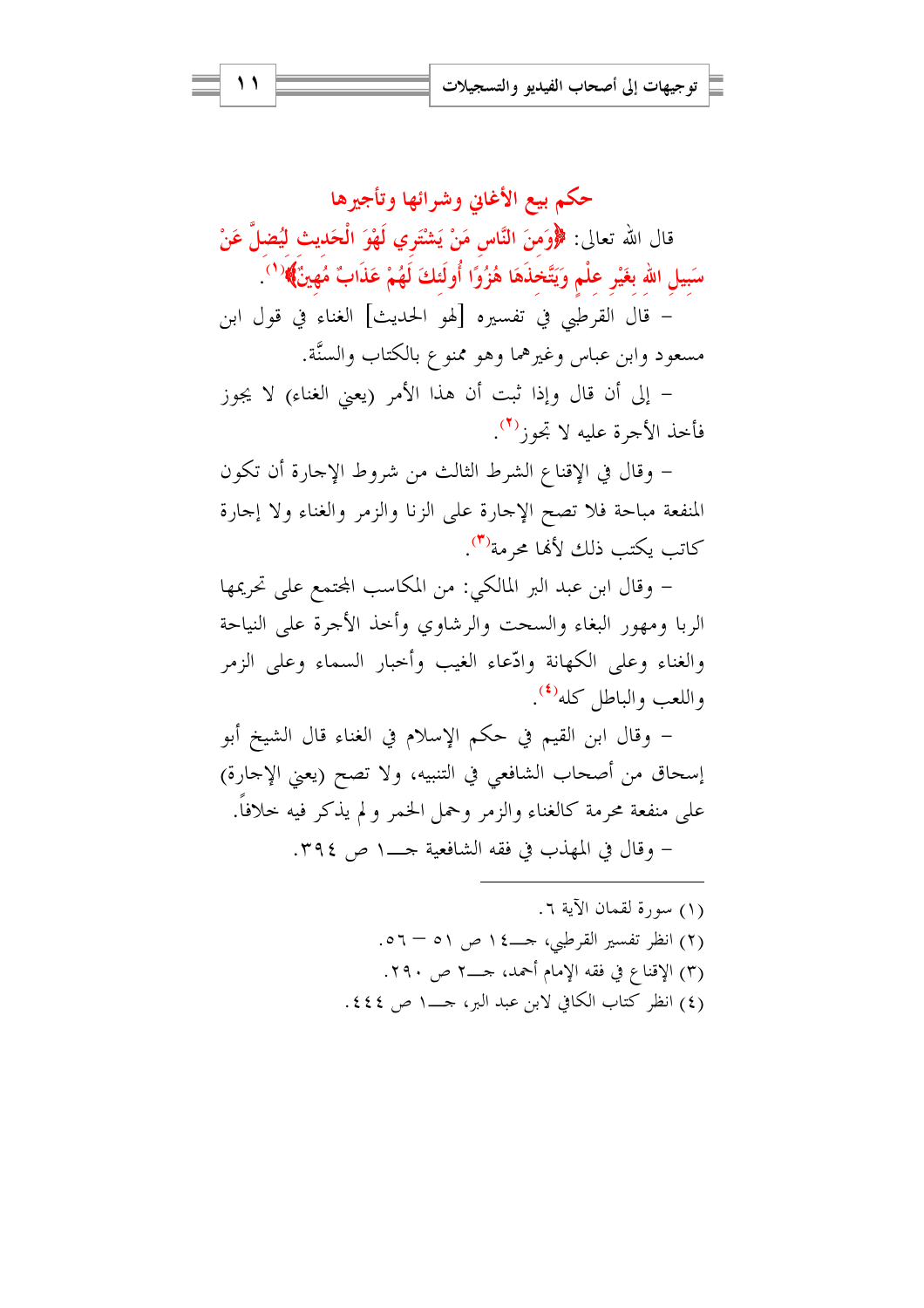– ولا تجوز (يعني الإجارة) على المنافع المحرمة لأنه محرم فلا يجوز أحذ العوض عنه كالميتة والدم قال ابن القيم رحمه الله فقد تضمن كلام الشيخ أموراً: ١– أن منفعة الغناء بمجرده منفعة محرمة. ٢- أن الاستئجار عليها باطل. ٣– أن أكل المال به أكل مال بالباطل بمترلة أكله عوضاً عن الميتة والدم. ٤- أنه لا يجوز للرجل بذل ماله للمغنى ويحرم عليه ذلك. ه- أن الزمر حرام<sup>(١)</sup> لذا يجب تجنبه والابتعاد عنه وبالله التوفيق. ملاحظة:

نلفت أنظار القراء الكرام إلى استماع إذاعة القرآن الكريم والاستفادة من برامجها الممتعة.

(٥) انظر حكم الإسلام في الغناء لابن القيم، ص ٩.

12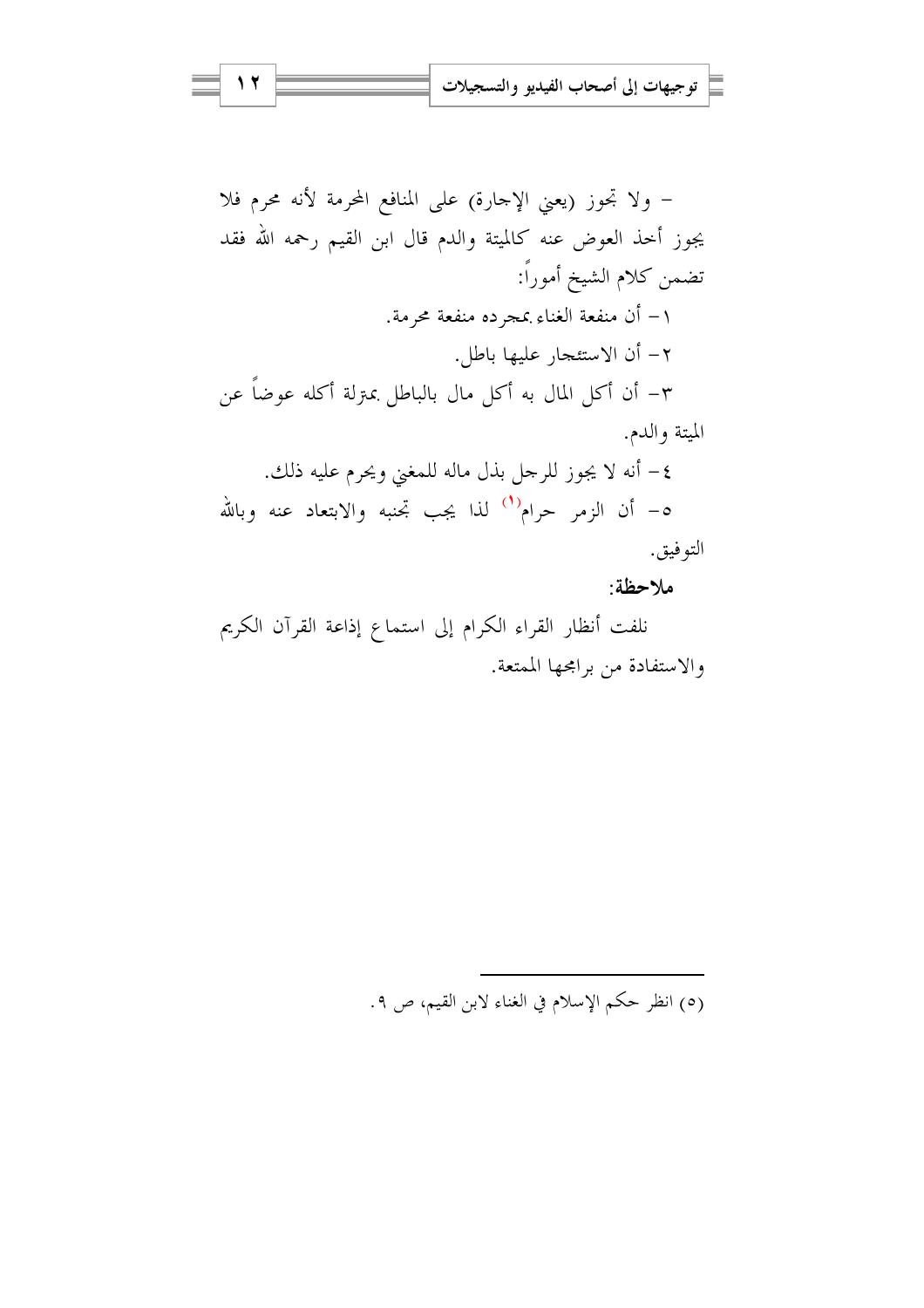۱۲

توجي<u>ه ـــ</u>ـات أيها المسلم أنت أخ كريم، أنت مسلم عاقل أنت تؤمن بالله واليوم الآحر، وتؤمن بأمر الله ولهيه ووعده ووعيده وثوابه وعقابه. أنت تحب ما ينفع وتكره ما يضر وتحب الحلال وتكره الحرام. لذا أذكرك بأن الأغاني حرام بالكتاب والسنّة لذا يحرم تسجيلها وبيعها وشراؤها وثمنها لأن الله إذا حرم شيئاً حرم ثمنه فهي تصد عن ذكر الله وعن الصلاة وتنبت النفاق في القلب وتؤثر في القلب والإيمان كتأثير السم في الأبدان، عافانا الله وإياك والمسلمين من ذلك، وعليك يا أخي المسلم أن تسجل ما هو حلال ونافع ومفيد لك ولمحتمعك المسلم: ۱– قرآن کریم. ٢- محاضرات. - ندوات $-$ ٤- خطب. 0– أناشيد إسلامية. وبذلك تساهم في بناء محتمعك المسلم وتستفيد مادياً ومعنوياً وتأكل حلالا والله يحفظك ويتولاك ويكون في عونك ويوفقك لكل حيرٍ. جعلنا الله وإياكم من أهل البشرى الذين قالوا (سمعنا وأطعنا) والذين يستمعون القول فيتبعون أحسنه. وبالله التوفيق وصلى الله على نبينا محمد وعلى آله وصحبه

أجمعين.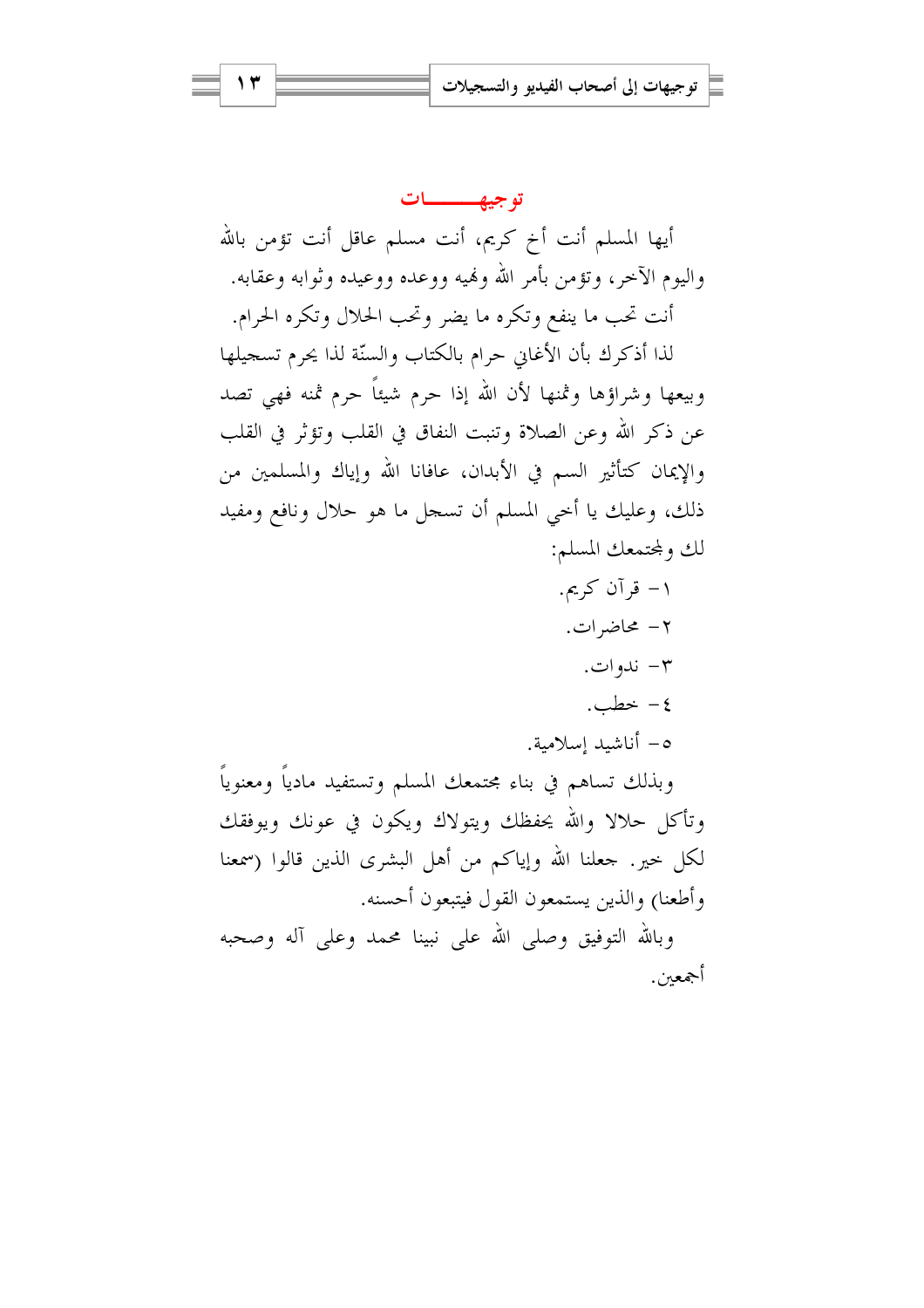الحمد لله وحده والصلاة والسلام على من لا بيي بعده، وبعد: فإن ذلك الجهاز الحديث الذي اخترع في هذا العصر والمسمى (بالفيديو) هو مثل التلفاز في فكرته غير أن الإنسان أي إنسان يستطيع التحكم في تشغيله إذا ما كان عنده بخلاف التلفاز.

وهذا الجهاز الذي انتشر انتشاراً عجبياً لدى معظم فئات الناس في هذا المحتمع، له ما لنظيره التلفاز من المضار والمنافع فكل منهما سلاح ذو حدين إن استعملا في سبيل الخير أتيا بالخير وإن استخدما في سبيل الشر فشرهما عظيم.

وكمثال بسيط على استخدامهما في سبيل الخير، لو استعملا في مجالات التعليم واستخدمت لذلك الغرض الأشرطة العلمية النافعة والمعدَّة إعداداً إسلامياً حيداً وكذلك في مجال الدعوة إلى الله بعرض الأفلام التي تبين قدرة الله سبحانه وتسخيره لهذه الأكوان، وعرض الندوات العلمية والمحاضرات الدينية.

ولنعد إلى مدار الحديث عن تلك الآلة التي تستطيع الإنسان أن يتحكم فيها ويرى عليها ما يريد من حير وشر .

والواقع الملاحظ أن الكثير من الناس وللأسف قد أوجدوه في بيوقم ووجهوا استخدامه إلى سبيل الشر والفساد ويدل لذلك

(١) إعداد كل من: اسماعيل بن محمد السماعيل، عبد الله ناصر الشبانات، إبراهيم بن سعد الشقيران.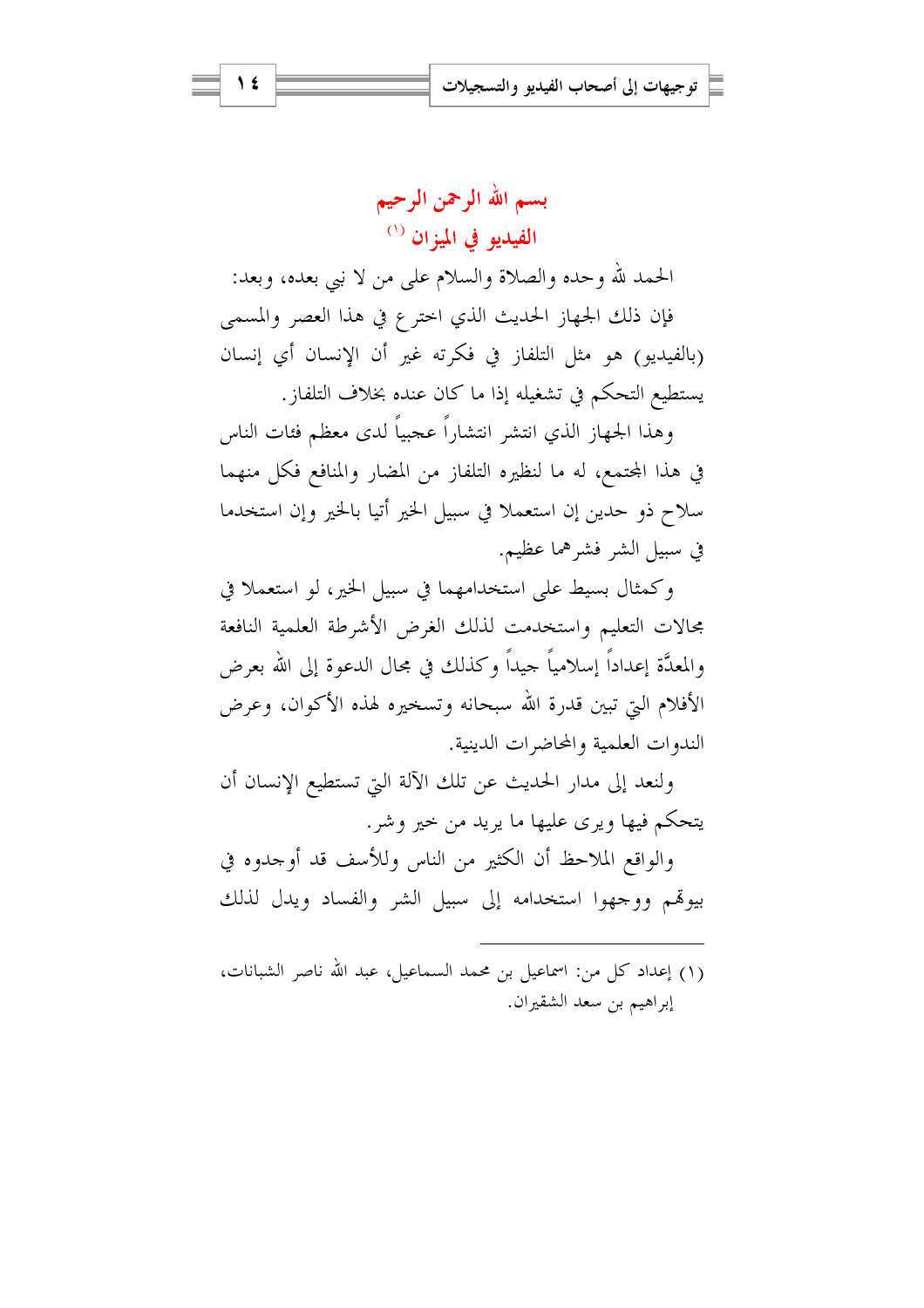شکوی کثیر منهم مما يسببه هذا الجهاز من السلبيات على مستوى الفرد والأمة، وانظر إن شئت لهذا الفساد المنتشر والانحلال وقد استشرى في المحتمع وعم وطم على مستوى الجميع الشباب والشبب والنساء.

ومن رأى على هذا الجهاز صوراً قبيحة كأفلام الشذوذ الجنسي فإنه مهما كان بشر له طاقاته وغرائزه الفطرية التي لا بد لها من تفجير. وتساعد الشيطانَ عليه نفسُه الأمارة بالسوء فيقع في الرذائل والسوء والفساد والعباذ بالله.

هذا جانب من جوانب الضرر لهذا الجهاز ويمكن أن نجمل بعض مضاره الدينية والدنيوية والاجتماعية والخلقية والصحية في النقاط الآتية:

١–أنه سبب لإفساد الدين والخلق كما أسلفنا لما يعرض فيه من الأشرطة والأفلام المنحلة والخليعة والتي تظهر فيها المحرمات كالشذوذ الجنسي والاختلاط والمباشرة وشرب الخمور ونحو ذلك.

٢–أنه سبب أيضاً لإشغال الناس في أوقاتمم الثمينة عما ينفعهم وإلهائهم عن الواجبات الدينية والدنيوية وخاصة الشباب فإنه من السهولة استعماله في كل وقت ومن ذلك أوقات الصلوات وأوقات النوم وديننا الحنيف قد حرَّم علينا جميع ما يلهي عن ذكر الله وعن الصلاة.

٣-أن في شراء هذه الأشرطة والأفلام إنفاقاً للمال في غير وجهه الصحيح وهو تبذير وإسراف بغير حق وقد يؤدي بالإنسان إلى الفقر والعوز وربما يستدين الأموال أو يسرقها من أجل ذلك.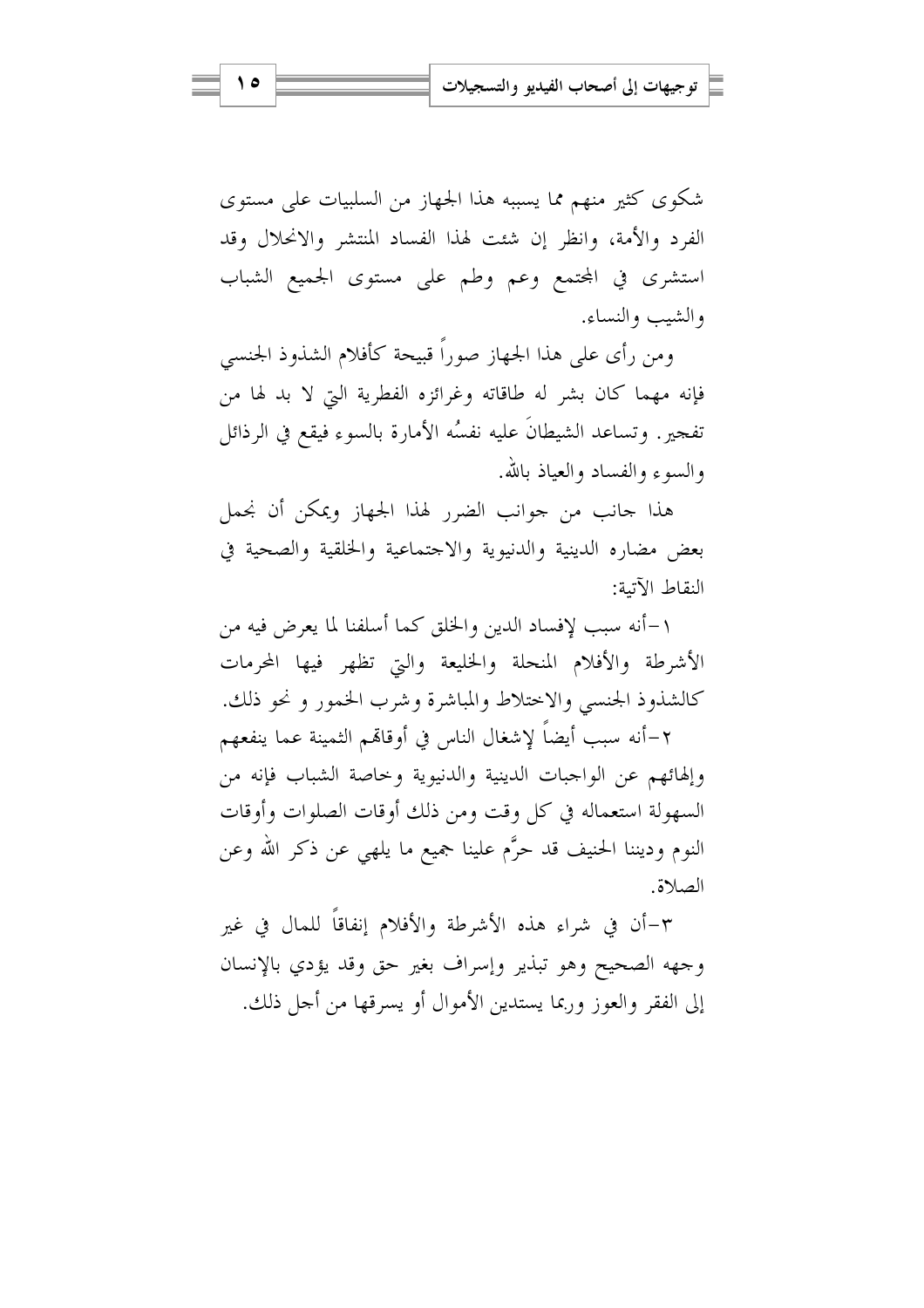٤ –أن في المداومة على النظر إلى الشاشة سواء الفيديو أو التلفاز مضاراً صحية على العينين حيث تصاب العينان بالحساسية والاحمرار الشديد وينشأ عن ذلك ضعف البصر وحاصة عند الأطفال.

٥–أنه وسيلة من وسائل الغزو الفكري بما يدحل فيه من أشرطة هابطة وقد حرص أعداء الإسلام وركزوا فيها على أبناء المسلمين وناشئتهم لأفمم رجال المستقبل وبأيديهم ستكون زمام الأمور.

وبعد: فهذه نصائح نحب توجيهها لمن عساهم يدركون المسئولية ويقبلونها بصدر رحب ويكون لهم فيها الخير والصلاح إن شاء الله.

فأولاً: نقول من يقتني هذا الجهاز في بيته:

١– يا أخي اتق الله في نفسك ولا تستعمل هذه الآلة إلا في الأمور المباحة واربأ بنفسك أن تكون كالبهائم فأنت عاقل والعاقل يصون نفسه ويرتفع ها عن سفاسف الأمور و مهازلها.

٢– لا تشغل وقتك الثمين في الجلوس أمام هذه الآلة فأنت مسئول أمام الله عن عمرك فيما أفنيته كما أنك مسئول عما تستمع إليه وتنظر إليه أو يكنُّه ضميرك.

قال تعالى: ﴿إِنَّ السَّمْعَ وَالْبَصَرَ وَالْفُؤَادَ كُلُّ أُولَئِكَ كَانَ عَنْهُ مَسْئُو لاَ﴾ (')

(١) سورة الأسراء آية ٣٤.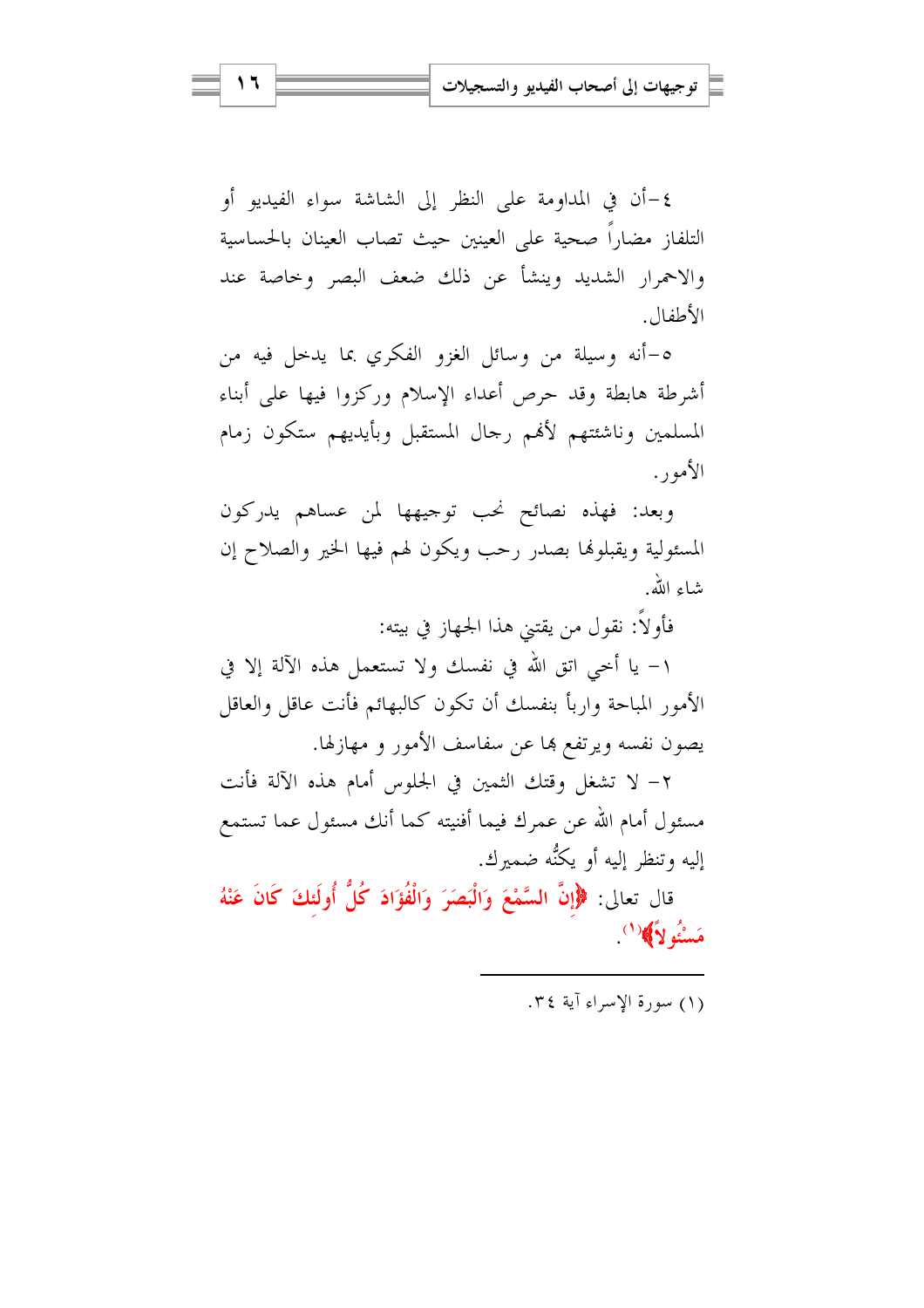٣-واجعل من نفسك رقيباً حسيباً لأولادك وحصوصاً فيما يتعلق بهذا الجهاز فأبناؤك أمانة في عنقك وأنت مسئول عنهم فاحذر أن يستعملوه في هدم دينهم وأخلاقهم فتبوء بإثمك وآثامهم. وثانيا: نقول لولاة الأمور وللمسئولين عن الإعلام في هذا البلد

المبا, ك:

١–أنه لا بد من تطهير البلاد من هذه السموم الخبيثة والأفلام المحرَّمة البيّ تفسد الدين والأخلاق ومقاومتها بأي وسيلة.

٢–الحد من انتشار محلاقمم وأن توضع عليها رقابة صارمة من الغيورين على محارم الله وعلى وطنهم وأن يوجَّه أصحاب محلات الأشرطة والأفلام الوجهة الإسلامية الصحيحة وتبث فيهم التوعية الإسلامية لنفع المحتمع بدلاً من الإضرار به.

٣-توعية الناس إلى استعمال هذا الجهاز فيما ينفعهم وتحذيرهم من استعماله فيما يضرهم.

ثالثاً: ثم نقول للإخوة أصحاب محلات بيع أشرطة الفيديو :

١–اتقوا الله في أنفسكم وفي أبناء المسلمين واعلموا أنكم مسئولون أمام ربكم عن هذا العمل وستشهد عليكم أسماعكم وأبصاركم وحلودكم بما كنتم تعملون فكونوا مفاتيح للخير ولا تكونوا مفاتيح للشر.

٢–قف معنا يا أخي قليلاً واصغ لهذه الأسئلة وأحب عليها بصر احة:

أ — ماذا تصنع يا أخي لو رأيت أمك أو أختك أو زوجتك أو إحدى محارمك تقترف جريمة الزنا مع أحد الناس؟ إن مصير من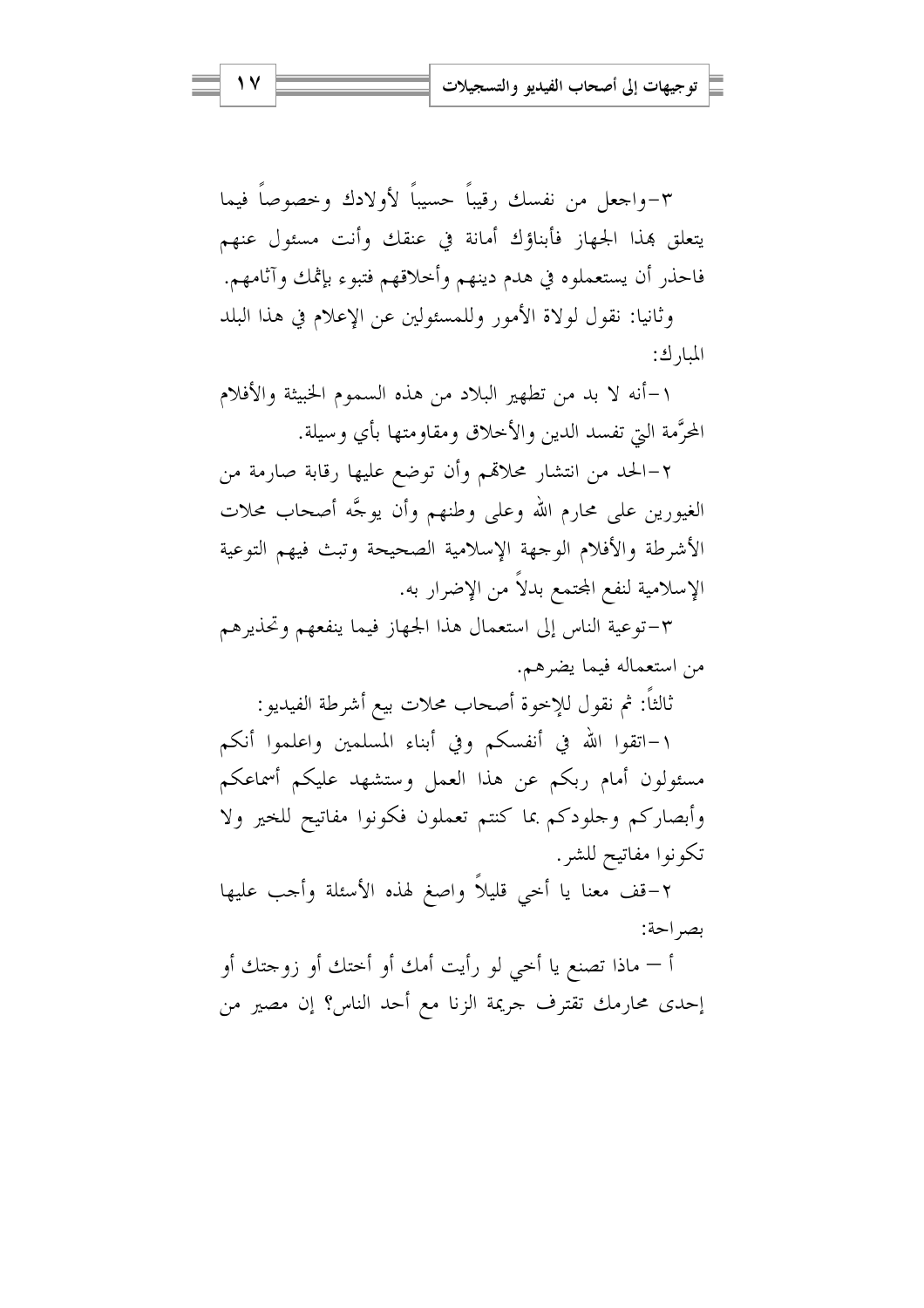يري أشرطتك تطبيقُها !!....

ب- وهل طرأ في بالك أن جريمة الزنا واللواط هي الفواحش؟ فأنت تعلنها وتروجها بين الناس... وربك الجبار المنتقم قد توعد من هذا عمله بالوعيد الشديد. قال الله تعالى: ﴿إِنَّ الَّذِينَ يُحِبُّونَ أَنْ تَشيعَ الْفَاحشَةُ في الَّذينَ آمَنُوا لَهُمْ عَذَابٌ أَليمٌ في الدُّنْيَا وَالآخرَة وَاللَّهُ يَعْلَمُ وَأَنْتُمْ لا تَعْلَمُونَ﴾(')

جـــ – هل تعتقد أن ما تكسبه من هذا العمل حلال؟ كلا والله إنه لحرام والدليل على ذلك أنه من كسب حرام وأن الله إذا حرَّم شيئاً حرَّم ثمنه ويا أحى أنت مسلم إن شاء الله والمسلم يتحاشى أكل الحرام لأن مصير آكله النار يقول الرسول ﷺ (كل جسد نبت من سحت فالنار أولى به) رواه البخاري.

وفي ختام هذا الحديث لا ننسى أن ننبه إلى أن المسئولين وفقهم الله يستطيعون إيجاد البديل المناسب الذي يشغل وقت الفراغ لدى كثير من الناس ومن ذلك ما يأتي:

١- إصلاح برامج التلفاز وجعلها برامج إسلامية نافعة ولا يقتصر هذا على الندوات الدينية والمحاضرات بل تحويل كل ما يضر إلى ما ينفع كالمشاهد الهادفة الملتزمة والأناشيد الإسلامية وقصص أسلافنا وماضيهم وكذلك الإكثار من البرامج العلمية التي تنفع المجتمع في دينهم ودنياهم وأخرقهم.

٢- إنشاء مدارس لتحفيظ القرآن الكريم برواتب مشجعة على

(١) سورة النور آية ١٩.